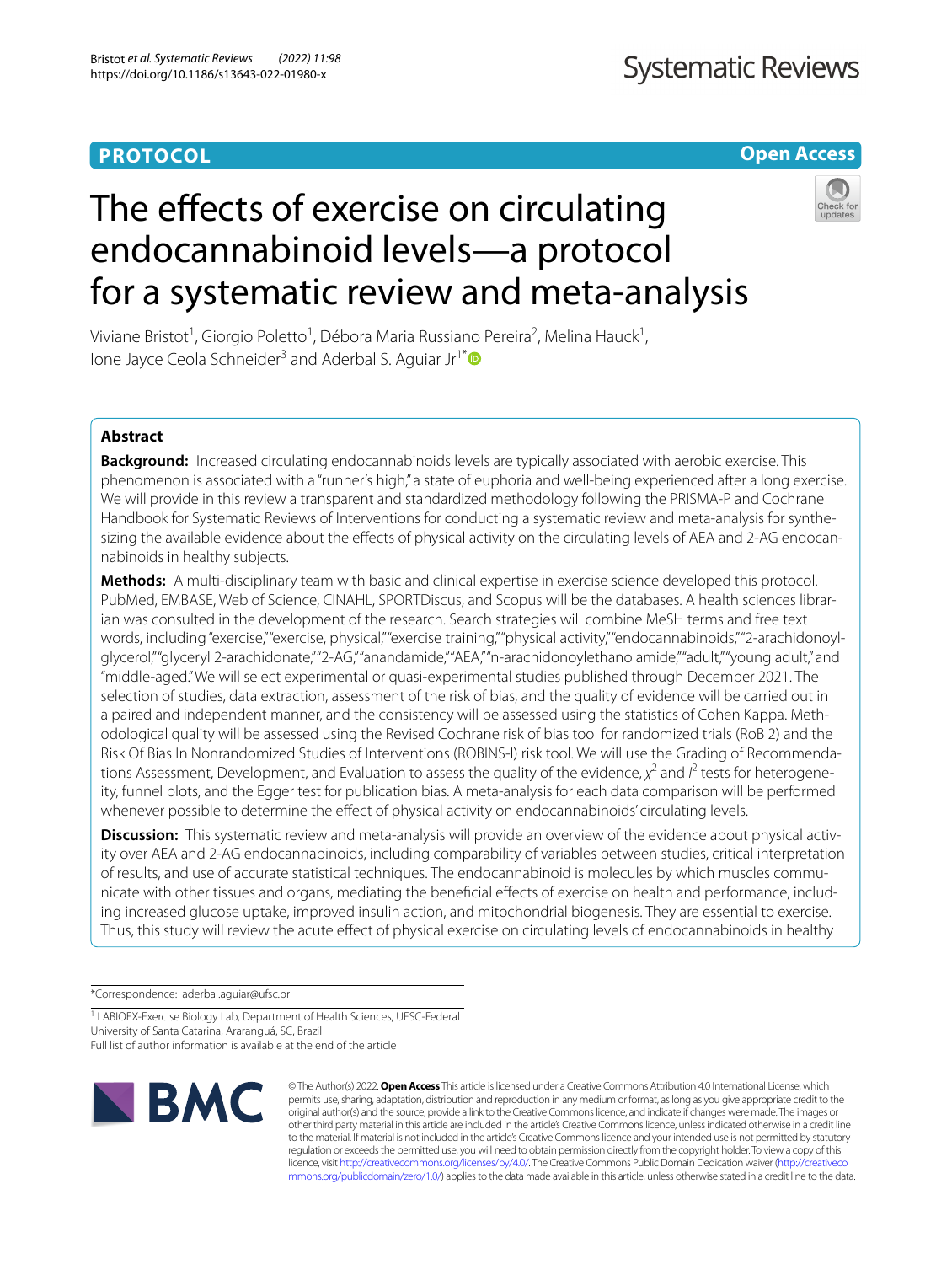individuals. The results of this study will potentially be transferred to doctors, health professionals, and legislators to guide their decision making, as well as will improve future research.

**Systematic review registration:** PROSPERO [CRD42020202886.](https://www.crd.york.ac.uk/prospero/display_record.php?RecordID=202886)

**Keywords:** Exercise, Physical activity, Endocannabinoids, Glyceryl 2-arachidonate, 2-Arachidonoylglycerol, Anandamide, n-Arachidonoylethanolamine, Endocannabinoid system, Endocannabinoid blood level, Systematic review

# **Background**

Anandamide or n-arachidonoylethanolamide (AEA) and 2-arachidonylglycerol (2-AG) are endogenous cannabinoids for the G-protein-coupled cannabinoid CB1 (type 1) and CB2 (type 2) receptors  $[1]$  $[1]$ . The endocannabinoid system plays a crucial role in the maintenance of homeostasis in thermoregulation and motor control [\[2](#page-6-1)], energy metabolism [[3](#page-6-2)], skin function (barrier formation, regeneration) [\[4](#page-6-3)], appetite and digestion [\[5](#page-6-4)], learning and memory [\[6](#page-6-5)], chronic pain [\[7](#page-6-6)], and infammation and other immune system responses [[8\]](#page-6-7). Endurance running and cycling increase the circulating AEA and 2-AG produced by contracting muscles [\[9](#page-6-8)[–12\]](#page-6-9). During/after a long run, AEA and 2-AG induce a state of euphoria, known as the "runner's high" [[13](#page-6-10)], which is related to the central efects of circulating endocannabinoids such as hedonic signal in the brain's reward system known to encourage exercise usual aerobic. Additionally, the increase in endocannabinoid levels during exercise can also be a key element in incrementing brain-derived neurotrophic factor (BDNF), mediating benefts in cognition, as in neurogen-esis and plasticity synaptic and antidepressant effects [\[11](#page-6-11), [13\]](#page-6-10). These central effects added to the peripheral effects such as increased glucose absorption, better insulin action, and mitochondrial biogenesis, making it clinically and scientifcally important to understand the response of endocannabinoids to exercise, especially the investigation of the exercise intensity necessary to produce such efects [\[11](#page-6-11), [13\]](#page-6-10). .Functionally, these responses can be used therapeutically, for example, to improve performance and exercise capacity. However, there are controversies regarding the required exercise intensity to produce this effect  $[12, 14, 15]$  $[12, 14, 15]$  $[12, 14, 15]$  $[12, 14, 15]$  $[12, 14, 15]$  $[12, 14, 15]$ . Moreover, these effects are different for upper limb exercises. Long durations of arm exercises reduce circulating AEA, and resistance arm exercises do not afect 2-AG [[14,](#page-6-12) [15\]](#page-6-13).

Literature reviews have focused on the efect of physical activity on the endocannabinoid system and its impact on the pathology of neurological and neurodegenerative diseases, such as depression, anxiety, multiple sclerosis, epilepsy, Parkinson's, and Alzheimer's disease, in animal and human models  $[9, 16, 17]$  $[9, 16, 17]$  $[9, 16, 17]$  $[9, 16, 17]$  $[9, 16, 17]$  $[9, 16, 17]$  $[9, 16, 17]$ . They also addressed the benefts of exercise-induced endocannabinoid changes on brain function (cognition, mood, appetite, reward system), the musculoskeletal and adipose tissue (glucose regulation, insulin sensitivity, lipogenesis), and stress [[18–](#page-6-16)[20\]](#page-6-17). Moreover, Hillard [[11](#page-6-11)] compiled information on circulating endocannabinoid levels and metabolic regulation, sleep, infammation, and exercise. These were reviews of adaptations of the endocannabinoid system to physical activity with implications for health and well-being. These studies constitute the author's interpretation and critical analysis of investigations of the endocannabinoid system as stimuli and potential sources of AEA and 2-AG present in circulation supported by citations and discussions. Unlike a systematic review that uses a methodology to gather all relevant evidence based on predefned eligibility criteria to answer a specifc research question [[21](#page-6-18)], statistical techniques such as meta-analysis can summarize the results to provide more accurate esti-mates of individual studies' effects [[21](#page-6-18)]. However, there are no reviews on the acute efects of physical activity on circulating endocannabinoids, a transient efect with signifcant biological efects. In this context, this protocol implies prior documentation to anticipate possible problems and improve planning before the review. A methodical and analytical approach will be employed. The acute and training effects (adaptations) of physical exercise are the two main exercise physiology objectives.

The purpose of this systematic review protocol is to provide a clear text and standardized study following the Preferred Reporting Items for Systematic reviews and Meta-Analysis Protocols (PRISMA-P) and Cochrane Handbook for Systematic Reviews of Interventions for conducting a systematic review and metaanalysis  $[21, 22]$  $[21, 22]$  $[21, 22]$  $[21, 22]$ . The study's primary outcome will be to review the efects of acute physical activity on circulating levels of AEA and 2-AG endocannabinoids in healthy individuals. The other outcomes are to identify the efects of diferent types of exercise [aerobic (prolonged duration), muscle endurance (short duration)], modalities (walking, running, cycling, free weights), and session duration (minutes). Besides, this systematic review will synthesize the best available evidence about acute physical activity and AEA and 2-AG endocannabinoids in this population.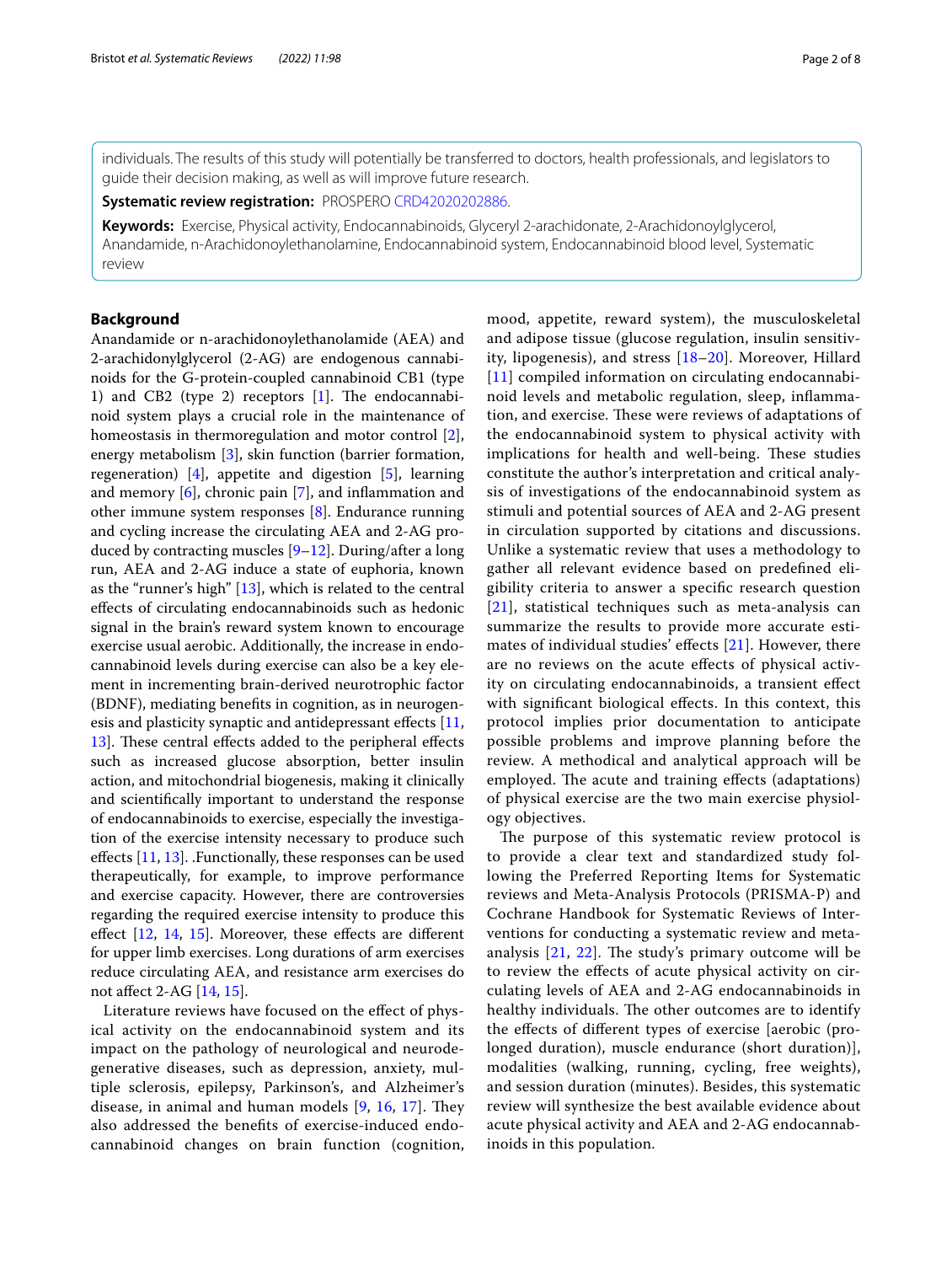#### **Methods/design**

This protocol follows the PRISMA-P [\[21\]](#page-6-18) and the Cochrane Handbook for Systematic Reviews of Inter-ventions (Version 6) [[22\]](#page-6-19). The PRISMA-P checklist can be found in Additional fle [1](#page-6-20). We registered in the International Prospective Register of Systematic Reviews (PROSPERO) (registration number: CRD42020202886). Any changes to this protocol will be described in the fnal review.

#### **Eligibility criteria**

The eligibility criteria are under the Population-Intervention-Comparison-Outcomes-Study type (PICOS):

# *Population*

We will include studies with individuals without diseases (healthy humans), young adults (18–35 years), and middle-aged adults (36–55), of any gender or ethnicity, and physically active (trained) or not trained [[23](#page-7-0)]. Interventional studies with diseases and/or risk factors' individuals in the intervention group will have included only control group individuals because this group has the eligibility criteria to be combined for synthesis [[24](#page-7-1)].

Studies carried out with factors that can interfere with the reliability of the results, such as the use of psychotropic substances by population in the last 7 days (for example, synthetic cannabis/cannabis, cocaine, methamphetamine, ecstasy, and others) and the absence of relevant guidelines before the day of the test and/or intervention about food and exercise will be excluded.

## *Intervention*

Studies will be eligible with at least one intervention group (physical activity or exercise), including a single session, regardless of its type (aerobic, muscular endurance), modality (walking, running, cycling, free weights), duration (week, months), frequency (days/ week), session duration (minutes), number of sessions, prescription methods, or intensity [lactate, percentages of peak heart rate (peak HR), reserve HR (Karvonen), ventilatory thresholds in the cardiopulmonary test, percentage of power (Watt) and maximum repetition, sub-jective feeling of effort (Borg), others] [[25\]](#page-7-2).

No restrictions will be imposed regarding supervision (in person or not), the location of the intervention (clinic/health center, hospital, university, other), the type of performance (individual, group), or the specialization of the professionals who provided the physical activity or exercise (physiotherapist, ftness instructor, exercise scientist, other). Interventions that feature combined resources (for example, lifestyle change strategies, such as health education or diet/nutritional supplementation) will be excluded.

#### *Comparison*

The comparator will be a control group with individuals who did not participate in any form of intervention and/ or a comparator group with baseline and immediately after intervention or recovery period measuring or concurrent intervention. Studies with control conditions that are not reported or cannot be calculated will be excluded.

#### *Outcomes*

We will include studies that evaluated circulating levels of AEA and 2-AG endocannabinoids immediately after the end of intervention (up to 5 and/or 10min) without restriction to primary or secondary outcomes. Studies with measurements of salivary endocannabinoids or other endogenous ligands will not be included.

Studies that provide data from the same sample in two or more full-text will not be duplicated. We will consider only the study with the most prominent sample or present the most detailed results concerning its eligibility. This criterion will be defined by the team when analyzing the data extraction form; for example, the most detailed study will be the one that presents more information regarding the characteristics of the population, methods, and results.

## *Study type*

We will include experimental studies (randomized and/ or controlled clinical trials with at least one intervention group with physical activity or exercise and control group or intervention group with concurrent intervention) and/ or quasi-experimental (clinical studies without control and/or comparator group). Observational studies and systematic reviews will be excluded.

#### **Search strategy**

These are the electronic databases of the search: US National Library of Medicine (PubMed), EMBASE, Web of Science, Cumulative Index to Nursing and Allied Health Literature (CINAHL), SPORTDiscus, and Scopus, without language limitations and published through March 2021. The searches will be conducted again before the fnal analysis. Searches for unpublished studies (gray literature) will be conducted using OPEN GRAY, Networked Digital Library of Theses and Dissertation, and ProQuest to identify further information. The reference lists of the included studies and relevant reviews will also be analyzed manually, and specialists in the subject will also be identifed and consulted to identify potential additional studies not included in the initial searches.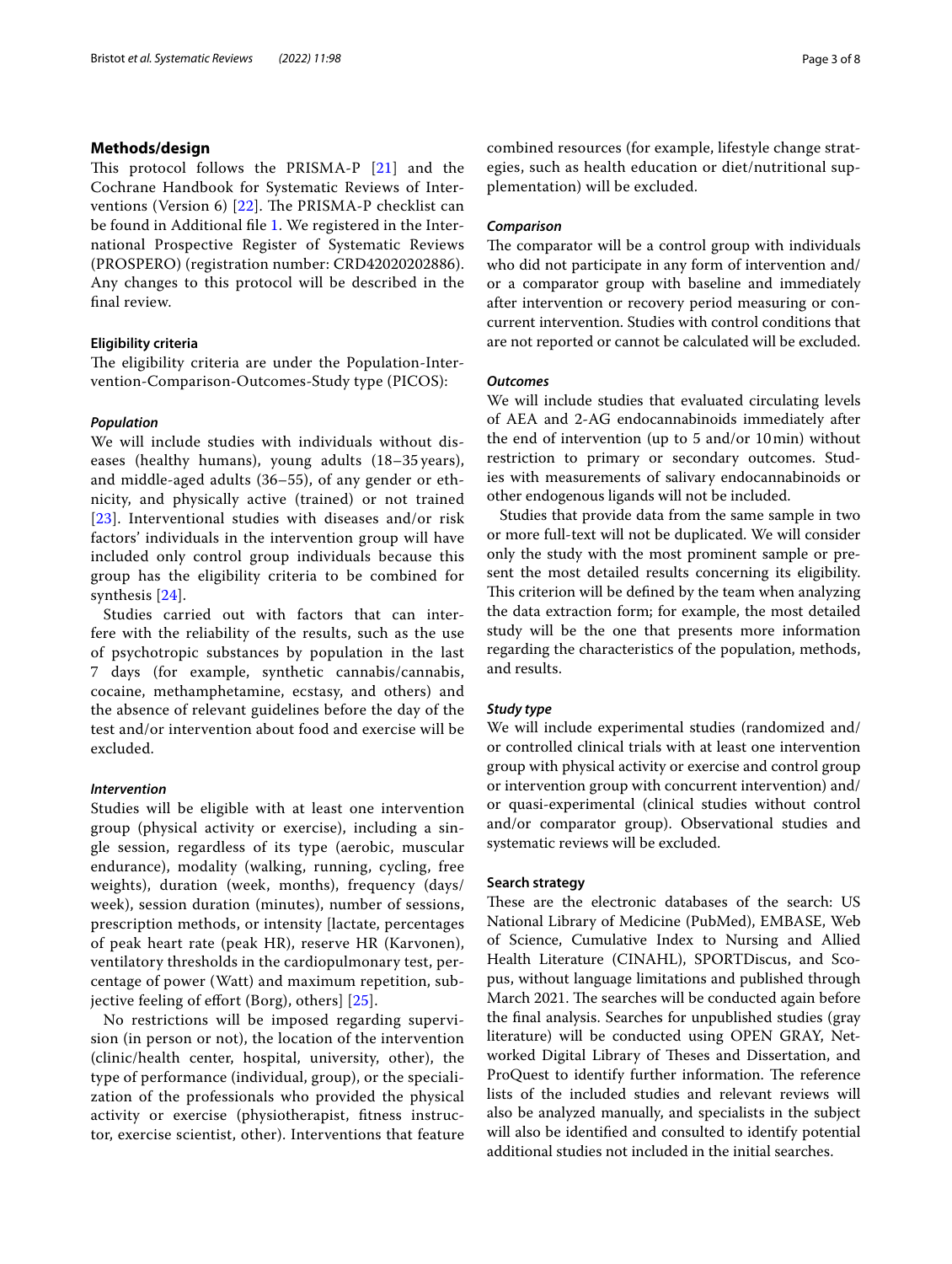|                                                                                                  |                                                                    | Table 1 Characteristics of the studies included in the systematic review and meta-analysis                                                                            |                                                                                             |                                                                                    |                                                                                                                                                                                                                                                                                                                                                                                                     |                                                                                                                                                                                                                         |
|--------------------------------------------------------------------------------------------------|--------------------------------------------------------------------|-----------------------------------------------------------------------------------------------------------------------------------------------------------------------|---------------------------------------------------------------------------------------------|------------------------------------------------------------------------------------|-----------------------------------------------------------------------------------------------------------------------------------------------------------------------------------------------------------------------------------------------------------------------------------------------------------------------------------------------------------------------------------------------------|-------------------------------------------------------------------------------------------------------------------------------------------------------------------------------------------------------------------------|
|                                                                                                  |                                                                    |                                                                                                                                                                       |                                                                                             | Intervention characteristics                                                       |                                                                                                                                                                                                                                                                                                                                                                                                     | Results                                                                                                                                                                                                                 |
| Publication details                                                                              | Study design                                                       | Population characteristics<br>$\overline{\phantom{a}}$                                                                                                                |                                                                                             | Physical activity or exercise                                                      |                                                                                                                                                                                                                                                                                                                                                                                                     | endocannabinoid levels<br>Circulating                                                                                                                                                                                   |
| itle, first author, country<br>fresearch, year of publi-<br>taion, journal, published<br>anguage | or controlled clinical trials)<br>or quasi-experimental<br>studies | (years, mean and standard<br>deviation (total sample<br>Experimental (randomized Source, sample size, eligi-<br>bility criteria, sex (%), age<br>and/or by the group) | (trained/untrained), health pants in each group and<br>Physical activity level<br>condition | The number of partici-<br>type of intervention<br>anaerobic, aerobic,<br>interval) | Protocol (intensity [lactate, Summary data for each<br>percentages of peak heart<br>cardiopulmonary test, per-<br>subjective feeling of effort<br>and maximum repetition,<br>centage of power (Watt)<br>sion frequency, interven-<br>duration (minutes), ses-<br>HR (Karvonen), ventila-<br>rate (peak HR), reserve<br>(Borg), others], session<br>tory thresholds in the<br>tion duration (weeks)) | range, standard error and/or<br>(mean and standard devia-<br>change between baseline<br>tion, P-value, interquartile<br>between groups and/or<br>and post-intervention<br>group, the difference<br>interval confidence) |

<span id="page-3-0"></span>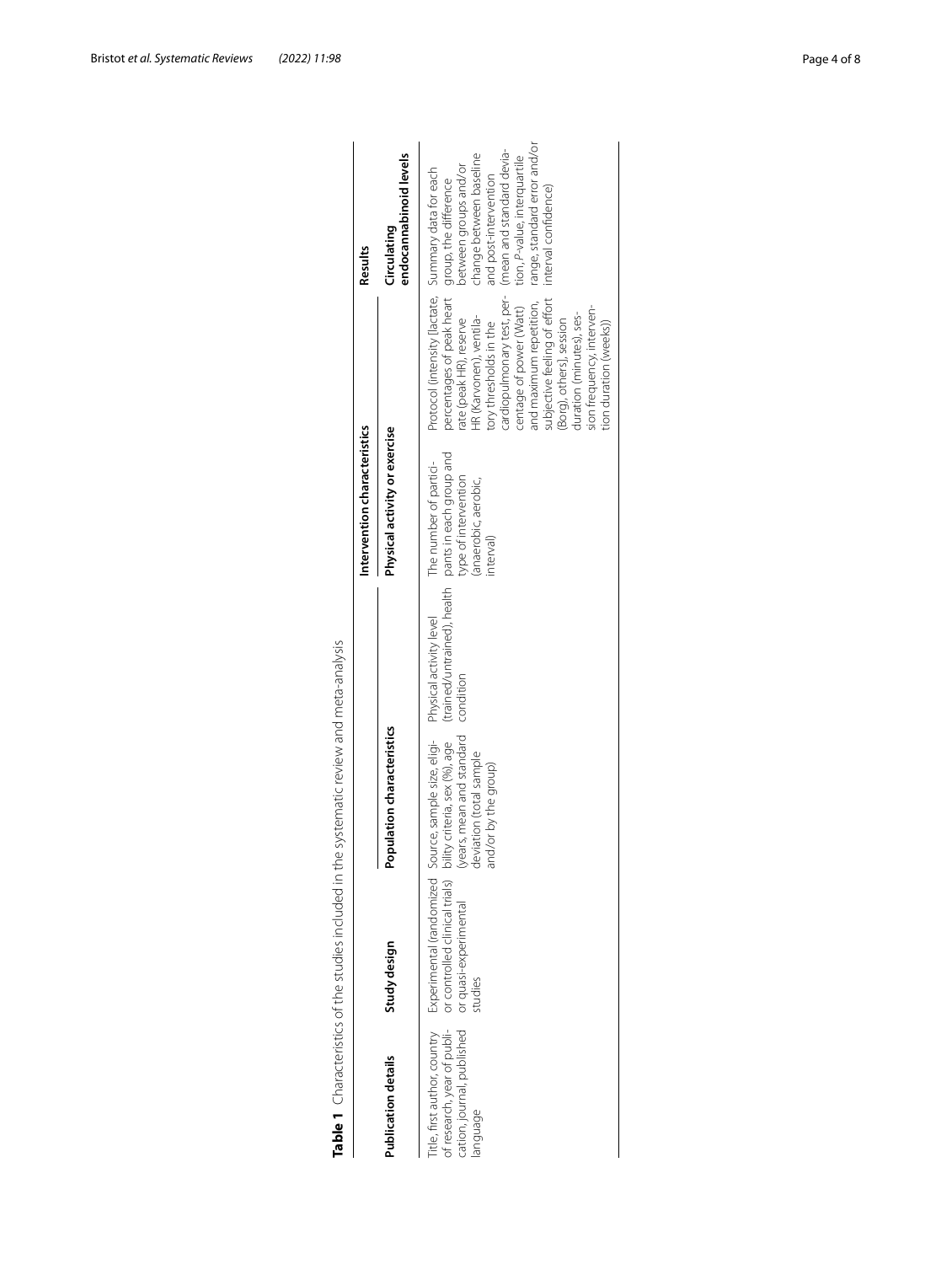The search strategy will include different combinations based on medical subject headings terms and free text words and Boolean operators to ensure maximum capture of articles, including "exercise," "exercise, physical," "exercise training," "physical activity," "endocannabinoids," "2-arachidonoyl-glycerol," "glyceryl 2-arachidonate," "2-AG," "anandamide," "AEA," "n-arachidonoylethanolamide," "adult," "young adult," and "middle-aged." Extensive and sensitive literature searches without language restriction and searches in gray literature are strategies to prevent publication bias.

The preliminary search strategies were developed and tested in a pilot, adapted to each database (Addi-tional file [2](#page-6-21)). The search strategy description includes all planned modifcations to the indexing terms and free text words that vary between databases. A documentary librarian (DMRP) wrote and implemented the research strategy and assisted in selecting and evaluating the studies mentioned below.

# **Selection of studies**

The identified studies will be imported into reference management software (EndNote Web), and duplicate records will be deleted. Titles and abstracts will be evaluated and labeled agreements/disagreements on a specifc platform for authors of systematic reviews (Rayyan) [\[26](#page-7-3)]. This study selection process will be carried out independently with blinding by two reviewers (VB and GP) familiar with the topic of interest to identify eligible studies. There will be no blinding to authors, institutions, or journals of the reviewed articles during the studies' selection. Abstracts that do not provide sufficient information on the eligibility criteria will be selected for a more detailed evaluation by reading the article's full text. The reviewers will then examine the articles to be included in a paired, independent, and blinded way, in the original format in full text, and available in full in each database. At this stage, studies considered irrelevant (according to the eligibility criteria listed above) will be excluded, and we will record the corresponding reason in the article selection fowchart. A third researcher (ASAJr) who will decide will resolve any inconsistencies between the reviewers regarding the selection. The selection process of the eligible studies shown in the PRISMA Flowchart provides an idea about the search strategy's scope and increases the review's internal validity.

#### **Data extraction**

A data extraction form prepared in Microsoft Excel was explicitly developed for this review (Table  $1$ ). The extracted data will be flled in by two reviewers independently with blinding, including details about the publication, study design, characteristics of the population/intervention, and the results.

After reading the included articles, additional data will be extracted when considered essential for the interpretation and applicability of the results, for example, the methods used for analyzing the endocannabinoids. In cases of missing data, the authors of the studies will be contacted by e-mail. If no response is received, the study will be excluded. Studies that meet the inclusion criteria will have the data extracted, like baseline values, immediately after the intervention and/or recovery period from the exercise values and the mean values and postintervention standard deviation. If available, the values of P, interquartile range (IQR), standard error, and interval confdence will be extracted.

#### **Risk of bias assessment**

Randomized clinical trials will be evaluated using the Revised Cochrane risk-of-bias tool for randomized trials (RoB2)  $[27]$  $[27]$  $[27]$ . This tool covers the following criteria: randomization process, deviations from the intended interventions, missing results data, measurement of the results, selection of the reported result, and general bias. Each criterion will be evaluated and scored as low risk, some concerns, or a high risk of bias.

The Risk Of Bias In Nonrandomized Studies of Interventions (ROBINS-I) tool will assess the risk of bias in nonrandomized and quasi-experimental studies [[28\]](#page-7-5) will be used. It can be classifed as without information, low risk, moderate, severe, or critical. The domains comprise confusion, selection of study participants, classifcation of interventions, deviations from intended interventions, missing data, measurement of results, and selecting the reported result. The risk of bias assessment will be carried out by two assessors independently, and any diferences will be resolved by discussion and consensus.

#### **Data synthesis and analysis**

The included studies will be stratified by type of intervention, and the results of aerobic training versus resistance training will be stratifed/analyzed separately. Outcome measures will also be stratifed and analyzed separately, based on the study design. The level of agreement between the two authors at each stage of the review (selection of studies, data extraction, assessment of the risk of bias, and quality of evidence) will be assessed using Cohen Kappa statistics. The closer this statistic is to 1, the higher the agreement among reviewers. The included studies will be summarized in an Ad Hoc table for comparison and assistance in critical interpretation. Whenever possible, we will use the results from an intention-to-treat analysis.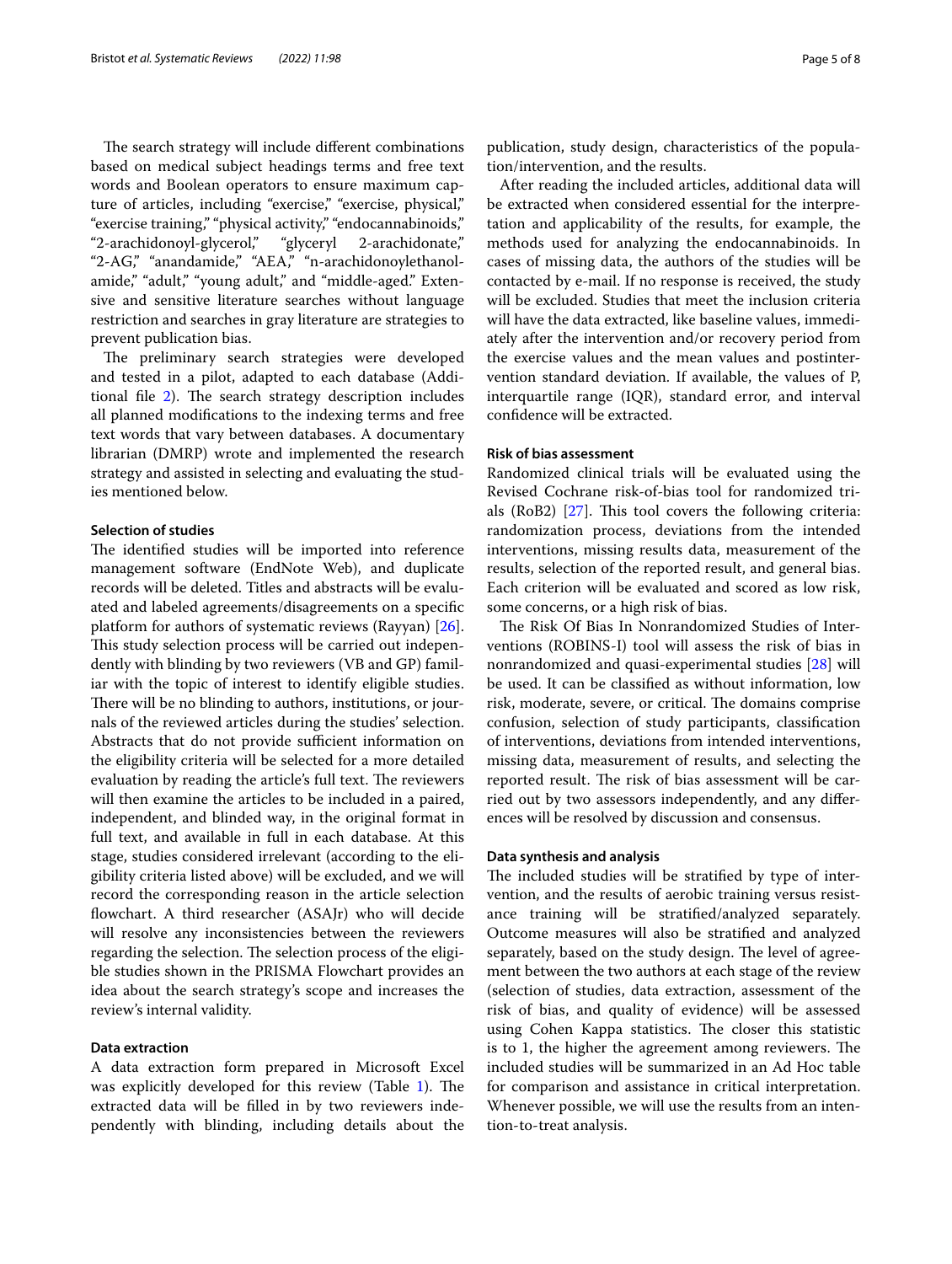After data extraction, quantitative analysis by metaanalysis of the data will be performed considering the exercise type such as aerobic exercise and resistance exercise. The meta-analysis will also consider the type of aerobic (walking, running, or cycling) and resistance exercise (free weight or equipment). Besides, we will consider the exercise intensity (light, moderate or heavy). The results will be presented in tables and/or graphs that describe data such as means and standard deviation (from data calculated), the efect size as a standardized mean difference with 95% CI and study weighting. The forest plots will be created using Review Manager software (RevMan 5.4) [\[29](#page-7-6)] to illustrate the individual and grouped effect sizes. The standardized mean difference will be calculated as the diference in means between the values (baseline/postintervention and/or intervention/ control) divided by the pooled standard deviation of the measurements. For this study, the efect size will be categorized as follows: small (ranging from 0 to 0.2), moderate (ranging from 0.2 to 0.5), and large (ranging from 0.5 to 0.8). The studies' weighting effect will be calculated using the inverse variance method (individual efect sizes multiplied by the inverse of their standard squared error) to refect individual studies' contribution to the total efect estimate.

The heterogeneity assessment will include the  $\chi^2$  test to verify heterogeneity, with a signifcance level of *p* <0.10. The magnitude of the heterogeneity of each metaanalysis will be quantified by the  $I^2$  statistic, interpreted as follows: might not be essential (0– 40%), moderate (30– 60%), substantial (50– 90%), and considerable (75– 100%). If  $I^2$  is  $\leq 50\%$ , the fixed-effects model (Mantel-Haenszel method) will be used for the meta-analysis. Although an  $I^2$ >50% represents heterogeneity, the random-efects model (DerSimonian and Laird method) will collect the results. Considering the possibility of high heterogeneity, we will analyze its possible sources to obtain an objective conclusion.

The analysis of the source of heterogeneity (sensitivity, subgroup, and/or meta-regression analysis) will be defned only during the review process, where the peculiarities of the included studies will be identifed, such as sample size, sex, age, overload principle (intensity versus volume), adaptation to exercise, randomization, missing data, and other relevant situations.

The funnel plot will be used to assess publication bias, and the Egger test will check the asymmetry of plotting the funnel. Asymmetric funnel plots indicate publication bias, which is a reporting bias, but it also implies that there may be other causes, such as diferences in methodological quality or heterogeneous efects of the intervention. We will review the possible reasons and explain any asymmetric funnel plot.

#### **Assessment of the quality of the evidence**

The quality of the evidence will be analyzed in a paired and independent way using the Grading of Recommendations Assessment, Development, and Evaluation  $(GRADE)$  [\[30](#page-7-7), [31\]](#page-7-8). The GRADE tool consists of the following criteria: methodological limitations (risk of bias), inconsistent results, indirect evidence, imprecision, and publication bias. For each analyzed result, the evidence's quality will be classifed as very low, low, moderate, or high using the GRADE profler (GRADEpro) Guideline Development Tool [[32\]](#page-7-9). Disagreements will be resolved by discussion and consensus. The results will be presented in a "Summary of Findings" table.

# **Discussion**

This review will be the first to systematically identify and analyze evidence on the acute efects of physical activity on circulating levels of endocannabinoids like AEA and 2-AG. Levels of AEA and 2-AG are considered a physiological response or acute efect of physical activity or exercise. The World Health Organization  $[23]$  $[23]$  $[23]$  defines physical activity as "anybody movement produced by skeletal muscles that require energy expenditure." Exercise is defned as planned, structured, regular physical activity aiming to improve or maintain physical ftness.

The assessment of the risk of bias, the quality of evidence, and heterogeneity, with particular reference to the sample's characteristics, is a point highlighted in this review. This protocol presents an explicit and replicable methodology through the search strategy, study selection, and data extraction, in addition to synthesizing the data using meta-analyses. This study will provide an overview of the evidence available to avoid duplication of research. It will also identify possible knowledge gaps and inform experimental protocols in physical activity and endocannabinoid research.

The results of this study will be helpful to guide the design of future clinical and scientifc interventions aimed at the efectiveness of physical exercise on the endocannabinoid system, especially for recommending the type of exercise and intensity that increase the response endocannabinoids to mediate benefcial efects on health and performance. Above all, this study's results will provide the highest level of evidence that can potentially be transferred to clinicians, healthcare professionals, and policymakers to guide their decision-making.

#### **Abbreviations**

AEA: n-Arachidonylethanolamide; 2-AG: 2-Arachidonylglycerol; CB1: Cannabinoid receptors type 1; CB2: Cannabinoid receptors type 2; PRISMA-P: Preferred Reporting Items for Systematic reviews and Meta-Analysis Protocols; PROSPERO: International Prospective Register of Systematic Reviews; PICOS: Population-Intervention-Comparison-Outcomes-Study type; HR: Heart rate; PubMed: US National Library of Medicine; CINAHL: Cumulative Index to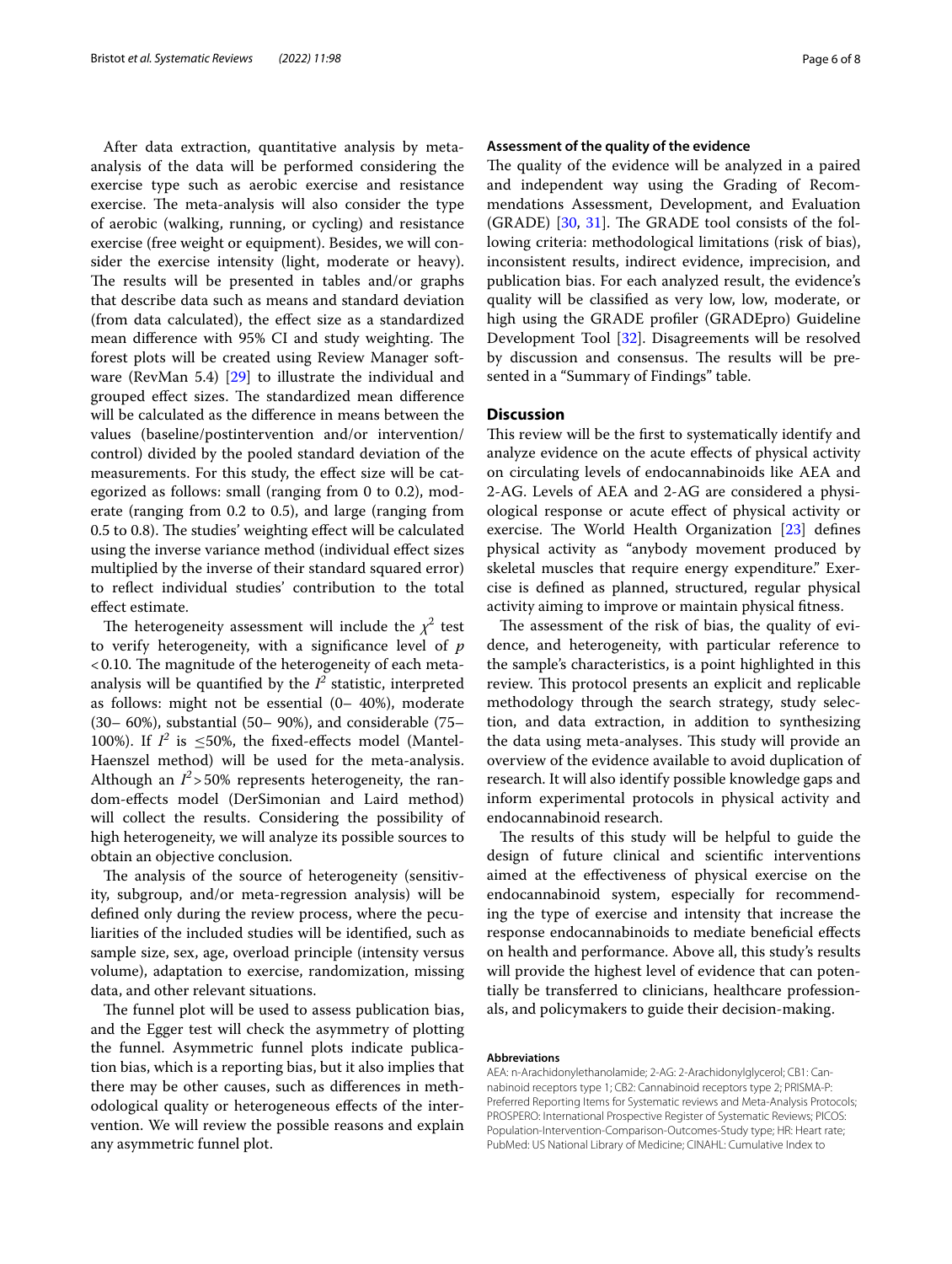Nursing and Allied Health Literature; IQR: Interquartile range; RoB2: Revised Cochrane risk-of-bias tool for randomized trials; ROBINS-1: Risk Of Bias In Nonrandomized Studies of Interventions; RevMan: Review Manager; GRADE: Grading of Recommendations Assessment, Development, and Evaluation; GRADEpro: Grading of Recommendations Assessment, Development, and Evaluation profler.

# **Supplementary Information**

The online version contains supplementary material available at [https://doi.](https://doi.org/10.1186/s13643-022-01980-x) [org/10.1186/s13643-022-01980-x.](https://doi.org/10.1186/s13643-022-01980-x)

# <span id="page-6-21"></span><span id="page-6-20"></span>**Additional fle 1.**

**Additional fle 2.**

#### **Acknowledgements**

We thank Karyn Munik Lehmkuhl (UFSC) for supporting the methodology.

#### **Authors' contributions**

VB and ASAJr designed and drafted the protocol. VB and DMRP developed the search strategy and defned the assessment tools for the studies. VB and GP conducted the pilot search in the databases assisted by DMRP. VB developed the data extraction form and the procedures adopted for data synthesis and analysis of results. ASAJr, MH, and IJCS critically reviewed the manuscript, statistical analysis, and data synthesis. GP enabled the inclusion of RevMan software in the methodology. ASAJr coordinated the study. All authors contributed to the revision/editing of the protocol and agreed with the fnal version of this review protocol. VB is the guarantor of the review.

#### **Authors' information**

Dr. ASAJr, Ph.D., is a full professor at the Federal University of Santa Catarina (UFSC), where he coordinates the Exercise Biology Lab ([https://labioex.ufsc.](https://labioex.ufsc.br/) [br/\)](https://labioex.ufsc.br/). He has investigated the biological effects of exercise on the central nervous system for 15 years, focusing on the dopaminergic, adenosinergic, and cannabinoid systems, the latter subject of this protocol. He made signifcant contributions to the neuroprotective efects of exercise on Parkinson's disease and senile dementia.

#### **Funding**

Coordenação de Aperfeiçoamento de Pessoal de Nível Superior (CAPES) - Financial Code 1, Conselho Nacional de Desenvolvimento Científco e Tecnológico (CNPq), and the Fundação de Amparo à Pesquisa e Inovação do Estado de Santa Catarina (FAPESC) fnancially supported the production of this protocol. The funding will support data collection, management, and data analysis carried out by researchers through grants and capital. The funders will not be involved in any other aspect of the study, such as protocol design, interpretation, or the publication of results.

#### **Availability of data and materials**

The datasets used and/or analyzed during the current study are available from the corresponding author on reasonable request.

#### **Declarations**

**Ethics approval and consent to participate** Not applicable.

#### **Consent for publication**

Not applicable.

#### **Competing interests**

The authors read and approved the fnal manuscript.

#### **Author details**

<sup>1</sup>LABIOEX-Exercise Biology Lab, Department of Health Sciences, UFSC-Federal University of Santa Catarina, Araranguá, SC, Brazil. <sup>2</sup> Sectorial Library of Campus Araranguá, UFSC-Federal University of Santa Catarina, Araranguá, SC, Brazil. 3 <sup>3</sup>LABEPI-Epidemiology Lab, Health Science Department and Rehabilitation

Post-graduate Program, UFSC-Federal University of Santa Catarina, Araranguá, Santa Catarina, Brazil.

Received: 23 February 2021 Accepted: 12 May 2022<br>Published online: 18 May 2022

#### **References**

- <span id="page-6-0"></span>Watkins BA. Endocannabinoids, exercise, pain, and a path to health with aging. Mol Asp Med. 2018;64:68–78.
- <span id="page-6-1"></span>2. Hodges EL, Ashpole NM. Aging circadian rhythms and cannabinoids. Neurobiol Aging. 2019;79:110–8.
- <span id="page-6-2"></span>3. Watkins BA. Diet, endocannabinoids, and health. Nutr Res. 2019;70:32–9.
- <span id="page-6-3"></span>4. Tóth KF, Ádám D, Bíró T, Oláh A. Cannabinoid signaling in the skin: therapeutic potential of the "C(ut)annabinoid" system. Molecules. 2019;24(5):918.
- <span id="page-6-4"></span>5. Forte N, Fernández-Rilo AC, Palomba L, Di Marzo V, Cristino L. Obesity afects the microbiota-gut-brain axis and the regulation thereof by endocannabinoids and related mediators. Int J Mol Sci. 2020;21(5):1554.
- <span id="page-6-5"></span>6. Wang HQ, Han J. The endocannabinoid system regulates the moderate exercise-induced enhancement of learning and memory in mice. J Sports Med Phys Fitness. 2020;60(2):320–8.
- <span id="page-6-6"></span>7. Storozhuk MV, Zholos AV. TRP channels as novel targets for endogenous ligands: focus on endocannabinoids and nociceptive signalling. Curr Neuropharmacol. 2018;16(2):137–50.
- <span id="page-6-7"></span>8. Cani PD, Plovier H, Van Hul M, Geurts L, Delzenne NM, Druart C, et al. Endocannabinoids--at the crossroads between the gut microbiota and host metabolism. Nat Rev Endocrinol. 2016;12(3):133–43.
- <span id="page-6-8"></span>9. Di Liegro CM, Schiera G, Proia P, Di Liegro I. Physical activity and brain health. Genes. 2019;10:9.
- 10. Dietrich A, McDaniel WF. Endocannabinoids and exercise. Br J Sports Med. 2004;38(5):536–41.
- <span id="page-6-11"></span>11. Hillard CJ. Circulating endocannabinoids: from whence do they come and where are they going? Neuropsychopharmacology. 2018;43(1):155–72.
- <span id="page-6-9"></span>12. Raichlen DA, Foster AD, Seillier A, Giufrida A, Gerdeman GL. Exerciseinduced endocannabinoid signaling is modulated by intensity. Eur J Appl Physiol. 2013;113(4):869–75.
- <span id="page-6-10"></span>13. Hicks SD, Jacob P, Perez O, Bafuto M, Gagnon Z, Middleton FA. The transcriptional signature of a runner's high. Med Sci Sports Exerc. 2019;51(5):970–8.
- <span id="page-6-12"></span>14. Hughes L, Patterson SD. The effect of blood flow restriction exercise on exercise-induced hypoalgesia and endogenous opioid and endocannabinoid mechanisms of pain modulation. J Appl Physiol (1985). 2020;128(4):914–24.
- <span id="page-6-13"></span>15. Stensson N, Grimby-Ekman A. Altered relationship between anandamide and glutamate in circulation after 30 min of arm cycling: a comparison of chronic pain subject with healthy controls. Mol Pain. 2019;15:1744806919898360.
- <span id="page-6-14"></span>16. Bisogno T, Di Marzo V. The role of the endocannabinoid system in Alzheimer's disease: facts and hypotheses. Curr Pharm Des. 2008;14(23):2299–3305.
- <span id="page-6-15"></span>17. Charytoniuk T, Zywno H, Konstantynowicz-Nowicka K, Berk K, Bzdega W, Chabowski A. Can physical activity support the endocannabinoid system in the preventive and therapeutic approach to neurological disorders? Int J Mol Sci. 2020;21(12):4221.
- <span id="page-6-16"></span>18. Loprinzi PD, Zou LY, Li H. The endocannabinoid system as a potential mechanism through which exercise infuences episodic memory function. Brain Sci. 2019;9(5):112.
- 19. Silvestri C, Di Marzo V. The endocannabinoid system in energy homeostasis and the etiopathology of metabolic disorders. Cell Metab. 2013;17(4):475–90.
- <span id="page-6-17"></span>20. Tantimonaco M, Ceci R, Sabatini S, Catani MV, Rossi A, Gasperi V, et al. Physical activity and the endocannabinoid system: an overview. Cell Mol Life Sci. 2014;71(14):2681–98.
- <span id="page-6-18"></span>21. Moher D, Shamseer L, Clarke M, Ghersi D, Liberati A, Petticrew M, et al. Preferred reporting items for systematic review and meta-analysis protocols (PRISMA-P) 2015 statement. Syst Rev. 2015;4:1.
- <span id="page-6-19"></span>22. Higgins JPT, Thomas J, Chandler J, Cumpston M, Li T, Page MJ, Welch VA. Cochrane Handbook for Systematic Reviews of Interventions version 6.0